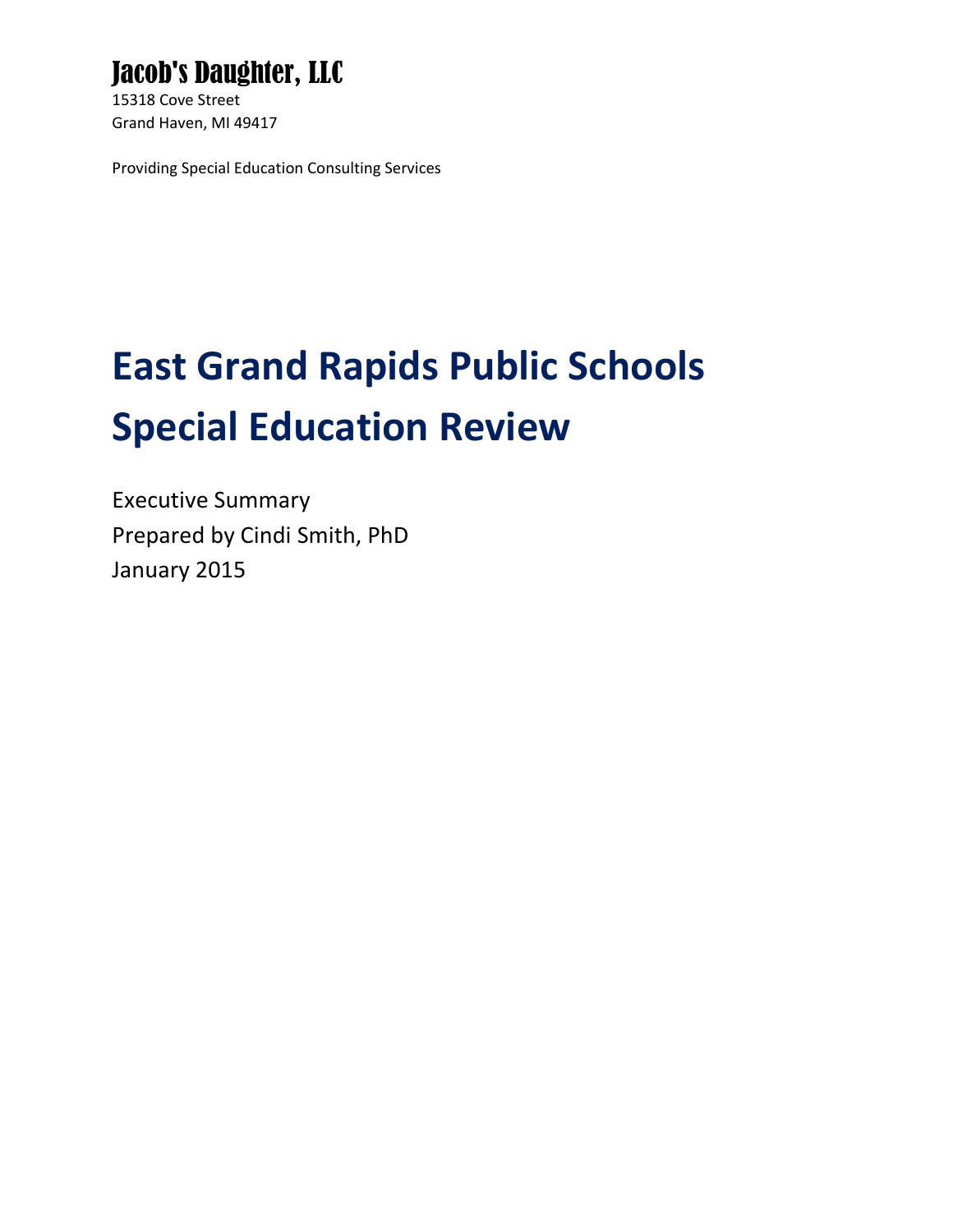#### *Background of Study*

In response to parental concerns regarding the District's provision of special education, a review of District special education programming was undertaken by East Grand Rapids Public Schools (EGRPS). Dr. Cynthia Smith, as agent of Jacob's Daughter, LLC, was contracted by the District to conduct the review. The concerns that prompted the study were expressed in writing to Dr. Sara Shubel, Superintendent, and copied to each member of the EGRPS school board and were orally presented at the June, 2014, meeting of the EGRPS Board of Education meeting. Qualitative and quantitative data collection was designed to ensure input was solicited from all parents of students eligible for special education programs and/or services, as well as all special education staff and all building administrators. The review process included: 1) A review of public documentation pertaining to special education (MI School Data via the Center for Educational Performance and Information, Kent ISD Plan for the Delivery of Special Education Programs and Services, IDEA Public Reporting via MDE website); 2) A review of letters from parents received by the District in May of 2014 outlining concerns regarding special education; and 3) An analysis of data collected through: a) interviews of twelve randomly selected parents of students receiving special education, two from each District building and the Early Childhood Special Education Program (Note- The purpose of the interviews was to collect themes and issues for use in the formulation of parent survey questions.); b) an electronic survey distributed to all parents of students receiving special education; and c) focus groups comprised of all special education professional staff and building administrators.

## *Review of District Documents*

Letters written by parents of students receiving special education services who had concerns about the provision of special education were provided to the consultant. Concerns expressed by the parent letters were not related to district compliance with federal regulations or state rules regarding the provision of special education programs and services. Indeed, a review of data collected and maintained by MDE through the Continuous Improvement Monitoring System (CIMS) and reported via public reporting on the MDE website; a review of the 2014 EGRPS Annual Special Education Report, including special education staffing levels; and data collected through parent interviews and employee focus groups did not reveal any reason for concern regarding district compliance with federal regulations or state rules. Hence, the focus of this review became the perception of the quality of, and satisfaction with, special education programming by parents of students in the district who receive special education services. Major concerns identified in the May, 2014, parent letters can be summarized as: 1) lack of, and/or poor communication between parents and district staff; 2) parent questioning as to whether they were valued, respected and welcomed members of their child's individualized education program (IEP) meetings; 3) insufficient professional development opportunities for special education personnel; 4) inappropriate allocation of district resources; and 5) limited programming options for high school students with IEPs, including vocational programming. These concerns, as well as others identified in the parent interviews, were used to develop the questions posed to parents of students with IEPs in the electronic survey. The review of District documents was completed in September, 2014.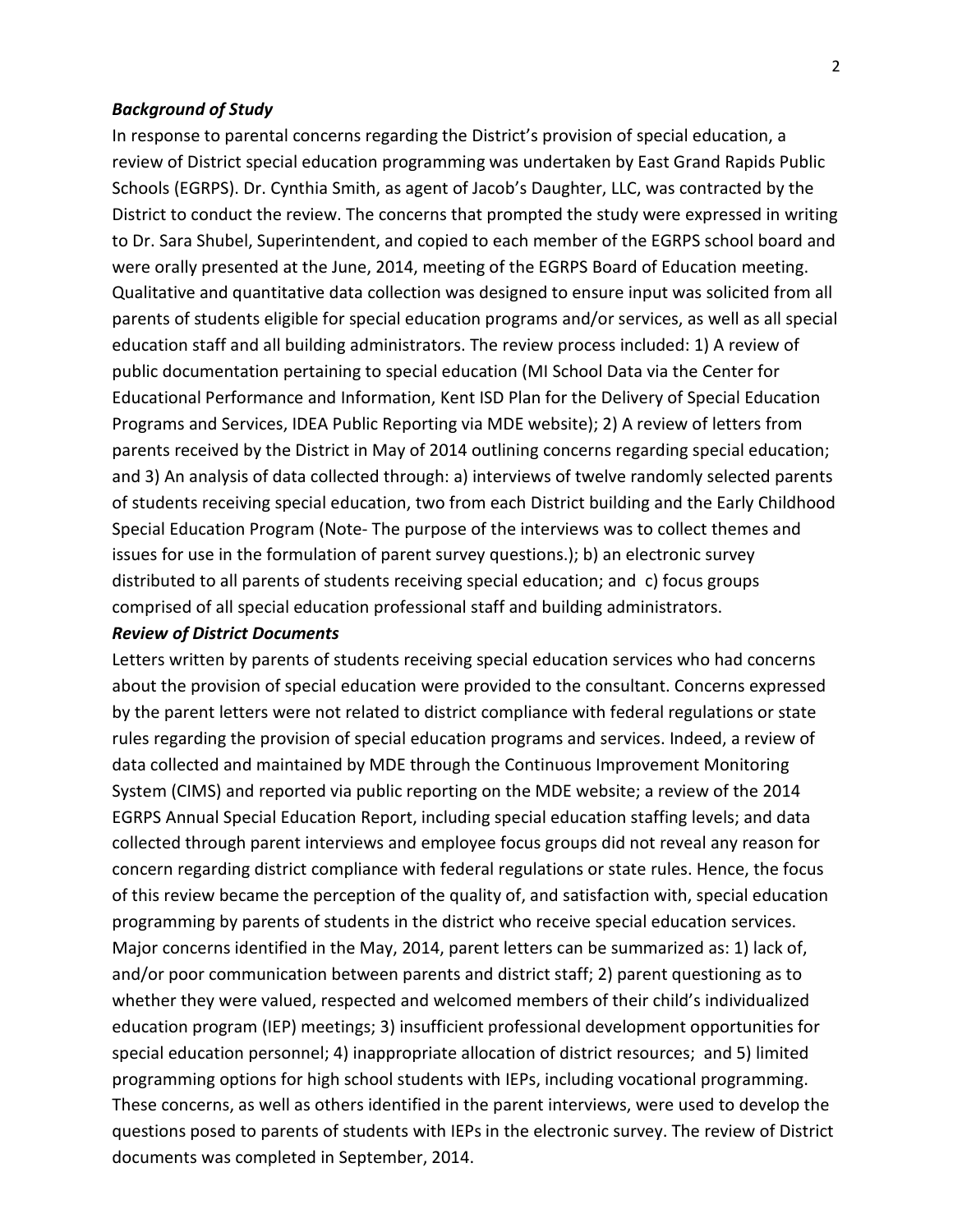#### *Parent Interviews*

Parent interviews were conducted in a private room at the East Grand Rapids branch of the Kent District Library. Interviews were conducted over a four day period in October, 2014. The interviews were guided by the following questions:

1. Please tell me about your overall experience with East Grand Rapids Public Schools as it relates to [child's name] and his/her special education programs and services.

2. Was [child's name]'s initial eligibility for special education made while an EGRPS student? If yes, what do you recall about that process?

3. Will you please describe what IEP meetings for [child's name] have been like?

4. How would you characterize communication between you and district personnel regarding [child's name]?

5. Are there any issues or concerns you feel the district should be aware of as it relates to the parents of children receiving special education programs and services?

6. Are there specific questions you feel should appear on the survey regarding special education programs and services at EGRPS that will go to all parents of students with IEPs?

#### *Focus Groups*

Meetings of the focus groups were held at the Woodcliff Administration Building board room in 45 minute sessions during November, 2014. Only the consultant and focus group members were in attendance. The following focus groups were assembled: High School Special Education Teachers; Middle School Special Education Teachers; Elementary & Early Childhood Special Education Teachers; Special Education Itinerant Staff; High School & Middle School Administrators; Elementary Administrators.

#### *The Parent Survey*

The parent survey was designed and distributed, and data obtained were analyzed, in consultation with the Grand Valley State University Statistical Consulting Center. The electronic survey was distributed through SurveyMonkey in November, 2014, to the 164 parents of students who currently have Individualized Education Programs and reside in the EGRPS district. This includes students who attend special education programs operated outside EGRPS but within Kent County for Kent County students. Parents who did not respond to the survey were sent an email reminder two weeks and four weeks after the original distribution and the survey remained open to parents until early January, 2015. The original distribution of the survey and the subsequent reminders were done by the GVSU Statistical Consulting Center and consequently, neither the consultant nor any District employee is aware of respondent identities. Sixty-eight parents responded to the survey, for a response rate of 41%.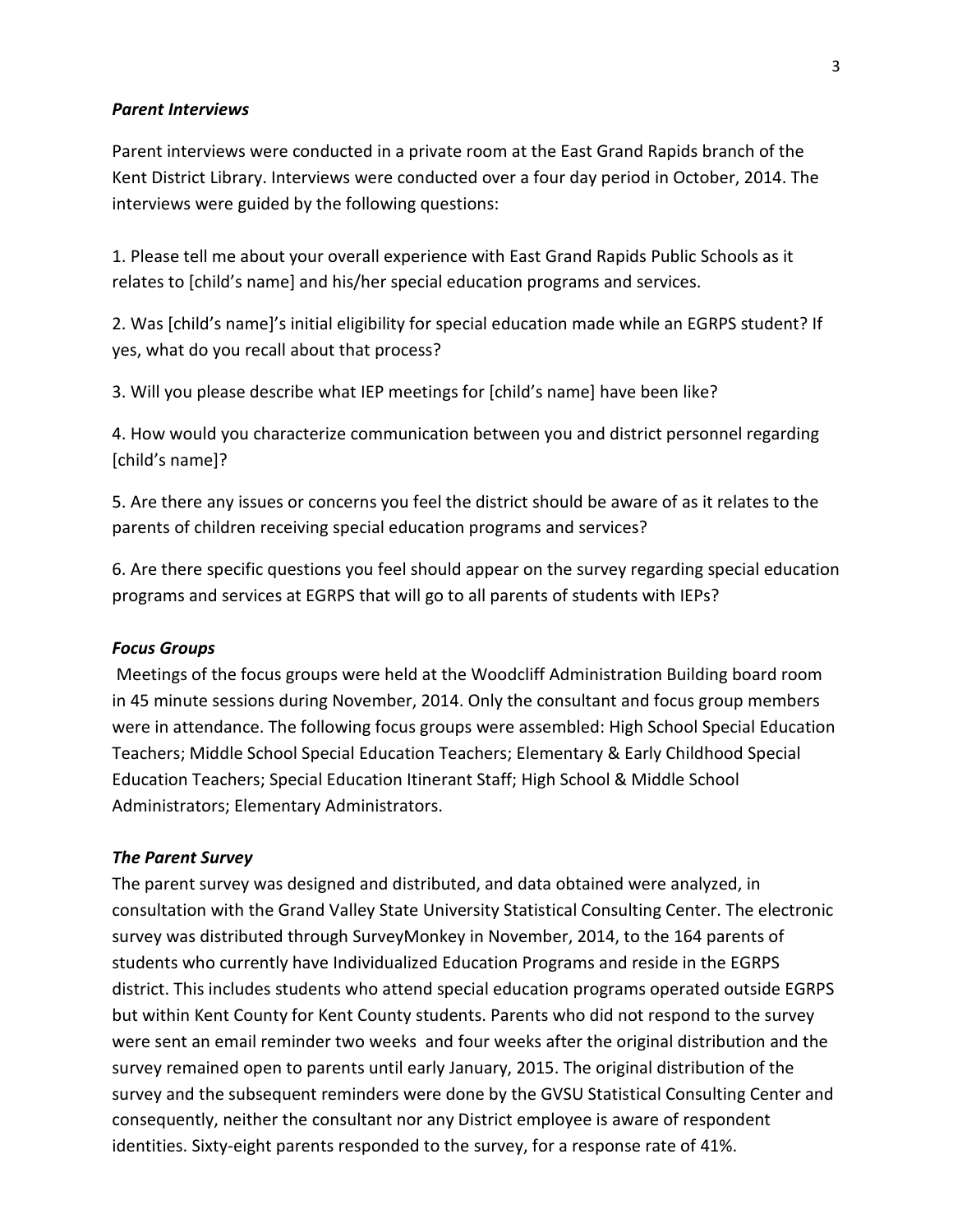## *Presentation of Parent Survey Results*

Parents of students with cognitive impairments and autism spectrum disorder completed the survey at a higher percentage than these two disabilities are represented in the district's population of students with disabilities. Parents of students with other health impairments and speech-language impairments completed the survey at an approximately equal percentage that these two disabilities are represented in the district's population of students with disabilities. Parents of students with emotional impairments and learning disabilities are underrepresented in the survey.



|                                                   | Cognitive<br>Impairment | Emotional<br>Impairment | Other<br>Health<br>Impaired | Speech-<br>Language<br>Impaired | Early<br>Childhood<br>Developmental<br>Delay | Specific<br>Learning<br>Disability | Autism<br>Spectrum<br>Disorder |
|---------------------------------------------------|-------------------------|-------------------------|-----------------------------|---------------------------------|----------------------------------------------|------------------------------------|--------------------------------|
| Disability per<br>MI School<br>Data               | 8%                      | 6%                      | 12%                         | 38%                             | Not Reported                                 | 25%                                | 8%                             |
| Parent<br>Respondents<br>by Primary<br>Disability | 18%                     | 2%                      | 12%                         | 36%                             | 5%                                           | 12%                                | 14%                            |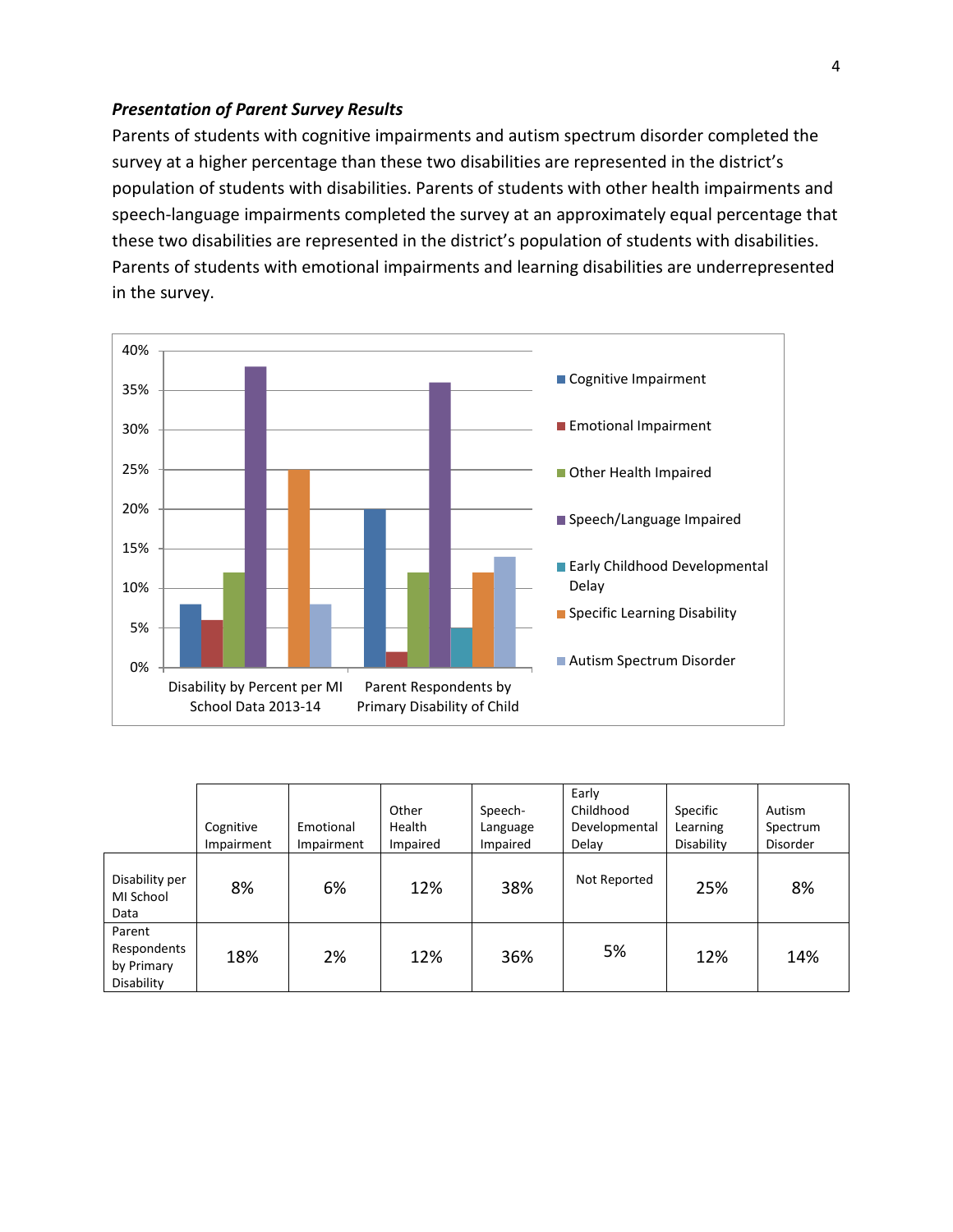The percent of students receiving special education services by grade level is approximately equal to the percent of parents of students receiving special education services by grade level completing the survey, with the exception of the High School which is underrepresented in survey respondents.



|                                                  | Preschool | Elementary | Middle School | High School | Post-Secondary<br>Transition |
|--------------------------------------------------|-----------|------------|---------------|-------------|------------------------------|
| Grade Levels of<br>Record Per<br>District Record | 11%       | 36%        | 21%           | 31%         | 7%                           |
| Survey<br>Respondents by<br>Grade Level          | 13%       | 38%        | 24%           | 21%         | 4%                           |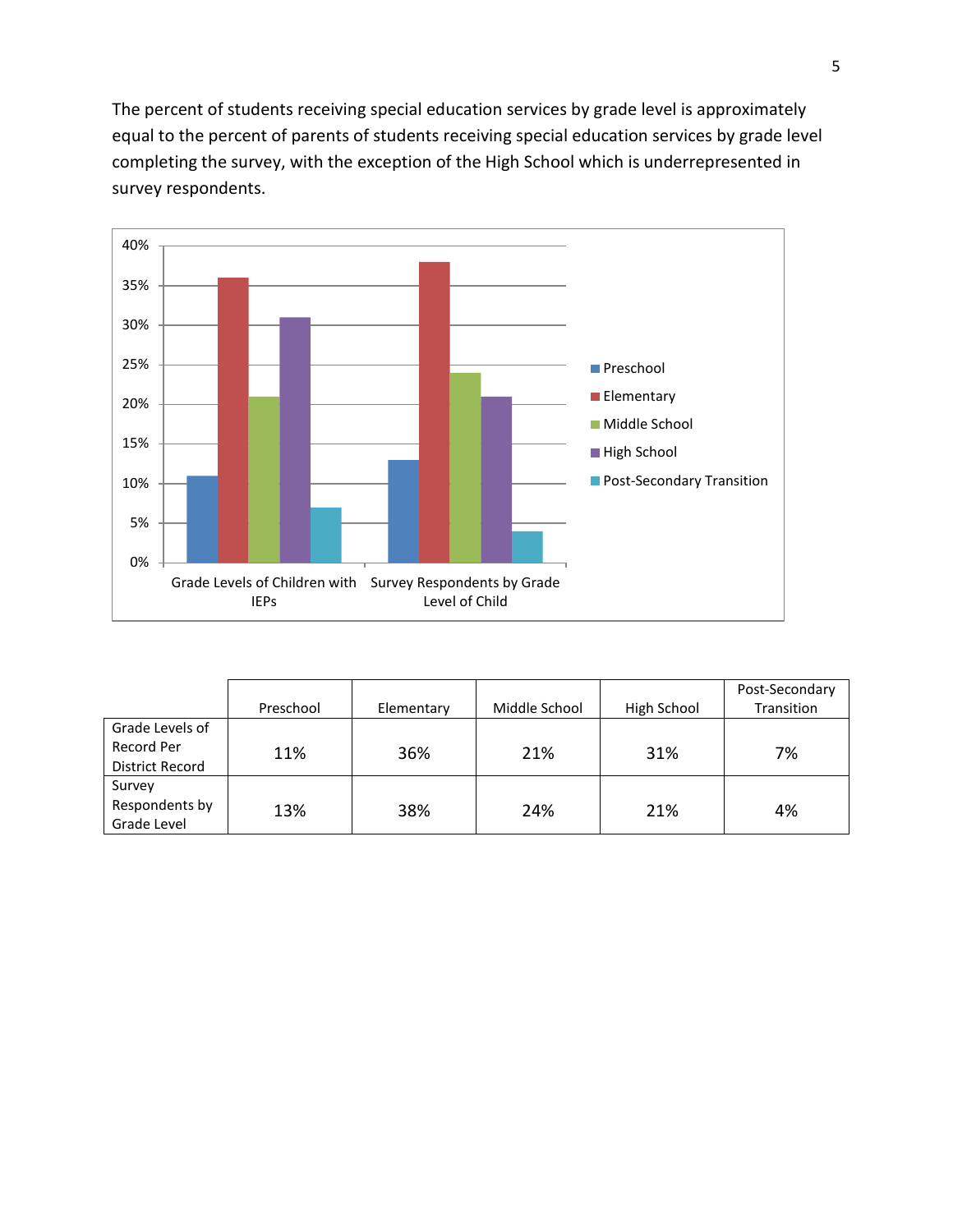More parents responding to the survey are satisfied than unsatisfied with the District's provision of their child's special education programming, as evidenced by their agreement or disagreement with eight statements.

6



|                                                                      | Agree | Neutral | <b>Disagree</b> |
|----------------------------------------------------------------------|-------|---------|-----------------|
|                                                                      | 63%   | 15%     | 23%             |
| I am satisfied with my child's overall special education program.    |       |         |                 |
| I have the opportunity to talk to my child's teachers on a regular   | 92%   | 4%      | 4%              |
| basis to discuss my questions and concerns                           |       |         |                 |
| District administrators are responsive to questions or concerns      | 48%   | 29%     | 21%             |
| regarding my child's special education needs.                        |       |         |                 |
| My child's Individualized Education Program (IEP) is meeting his/her | 62%   | 17%     | 21%             |
| educational needs.                                                   |       |         |                 |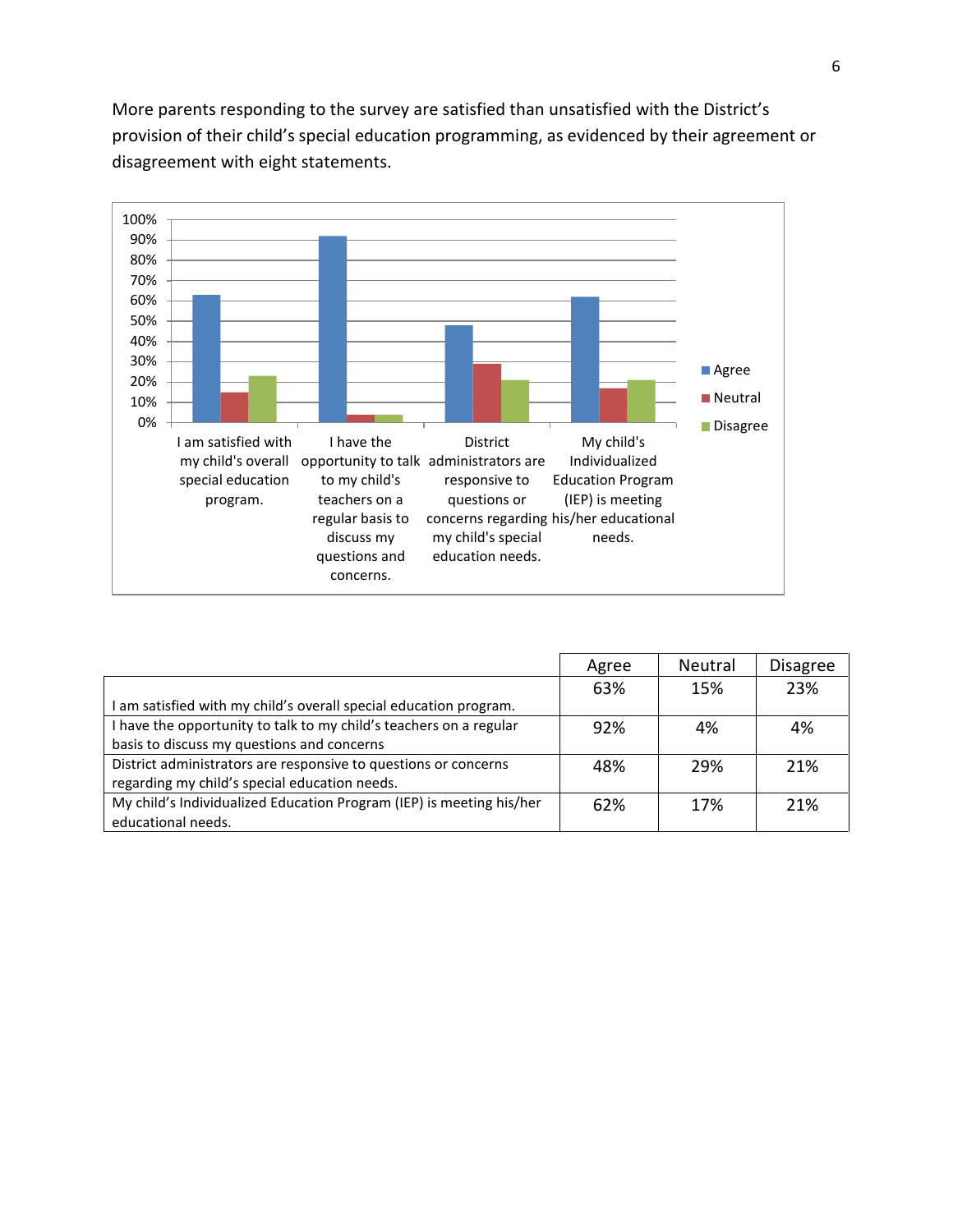

|                                                                        | Agree | <b>Neutral</b> | <b>Disagree</b> |
|------------------------------------------------------------------------|-------|----------------|-----------------|
| Staff is appropriately trained and able to provide my child's specific | 60%   | 19%            | 21%             |
| program and services.                                                  |       |                |                 |
| Special education teachers make accommodations and modifications       | 82%   | 13%            | 6%              |
| as indicated in my child's IEP.                                        |       |                |                 |
| General education teachers make accommodations and                     | 73%   | 17%            | 10%             |
| modifications as indicated in my child's IEP.                          |       |                |                 |
| General education and special education teachers work together to      | 73%   | 13%            | 15%             |
| assure that my child's IEP is implemented.                             |       |                |                 |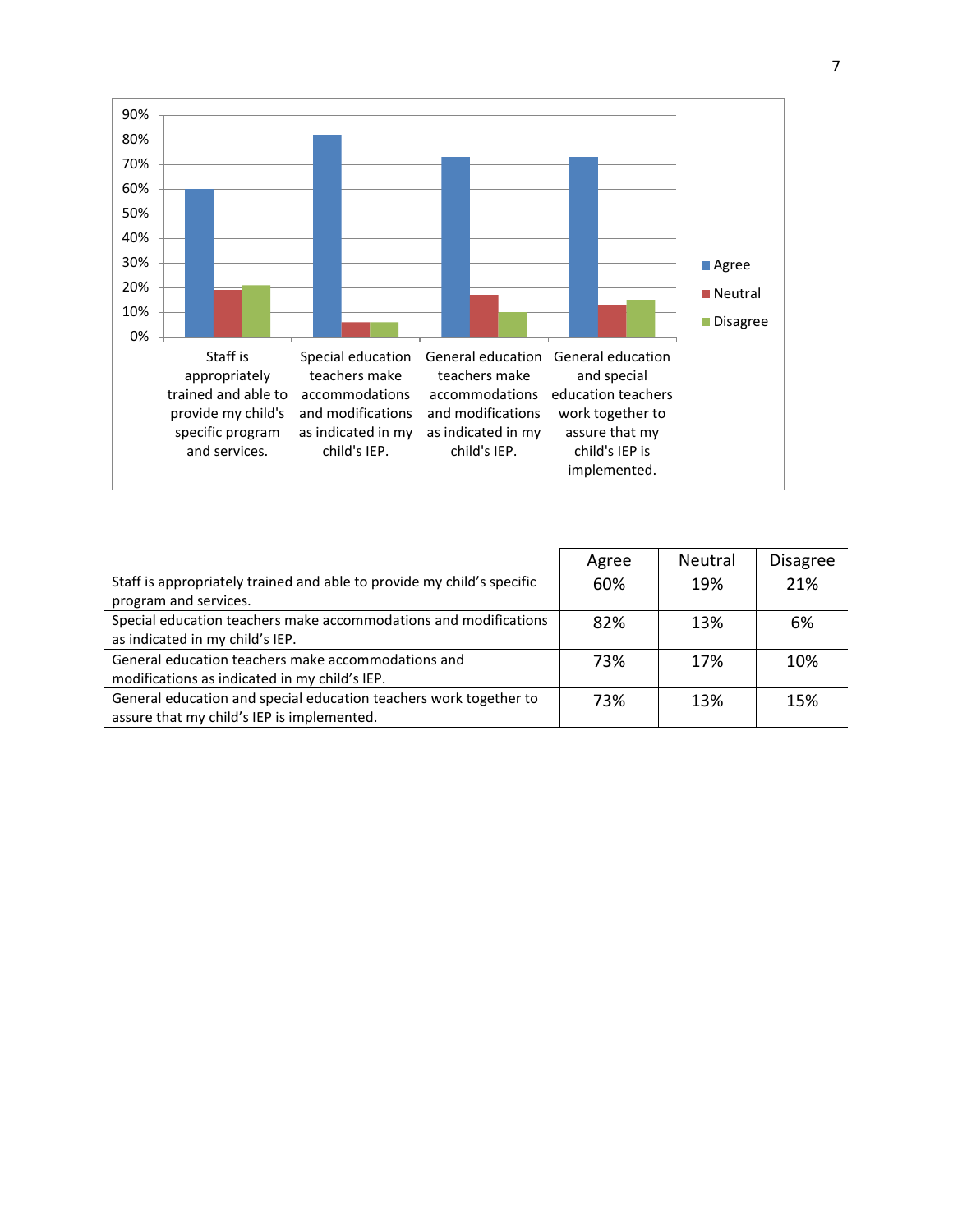

More parents responding to the survey are satisfied than unsatisfied with the District's development and implementation of their child's IEP, including their participation in the process, as evidenced by their agreement or disagreement with eight statements.

|                                                                                                                                                               | Agree | Neutral | <b>Disagree</b> |
|---------------------------------------------------------------------------------------------------------------------------------------------------------------|-------|---------|-----------------|
| In my child's school, administrators and teachers encourage parent<br>involvement in order to improve services and results for children<br>with disabilities. | 66%   | 21%     | 13%             |
| At meetings to develop my child's IEP, I feel encouraged to give input<br>and to express my concerns.                                                         | 83%   | 9%      | 8%              |
| My concerns and recommendations are documented in the<br>development of my child's IEP.                                                                       | 78%   | 11%     | 10%             |
| am aware of the programs and services available for consideration<br>by the IEP team to meet my child's special needs.                                        | 56%   | 36%     | 29%             |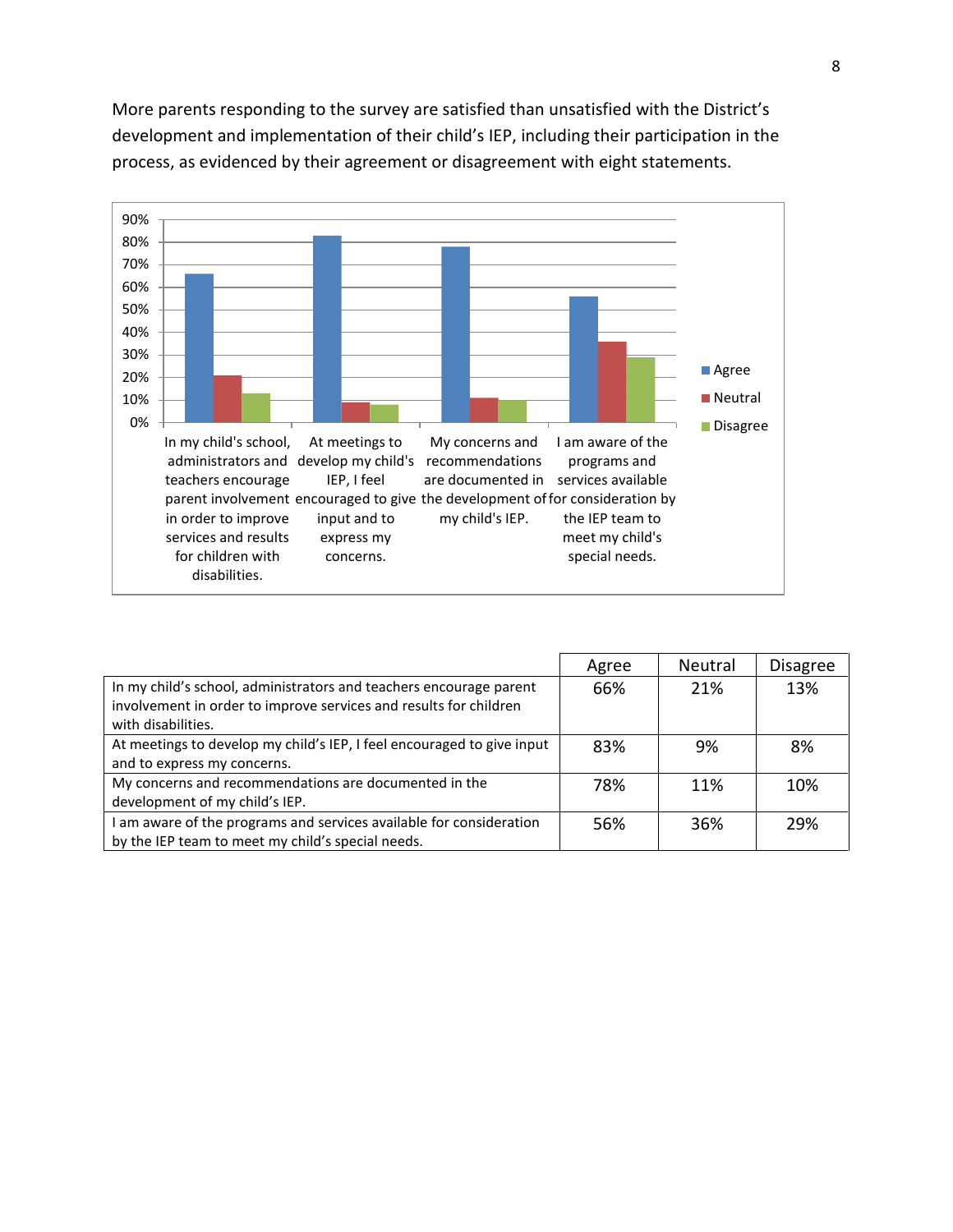

|                                                                        | Agree | <b>Neutral</b> | <b>Disagree</b> |
|------------------------------------------------------------------------|-------|----------------|-----------------|
| IEP meetings for my child have been scheduled at times and places      | 85%   | 13%            | 2%              |
| that met my needs.                                                     |       |                |                 |
| It was evident at my child's most recent IEP meeting that school staff | 77%   | 13%            | 11%             |
| understand my child's needs and know how to address them.              |       |                |                 |
| When my child's IEP is implemented, I am encouraged to be an equal     | 64%   | 19%            | 15%             |
| partner with my child's teachers and other service providers.          |       |                |                 |
| The IEP team considered the regular classroom for my child as the      | 67%   | 17%            | 15%             |
| first placement option.                                                |       |                |                 |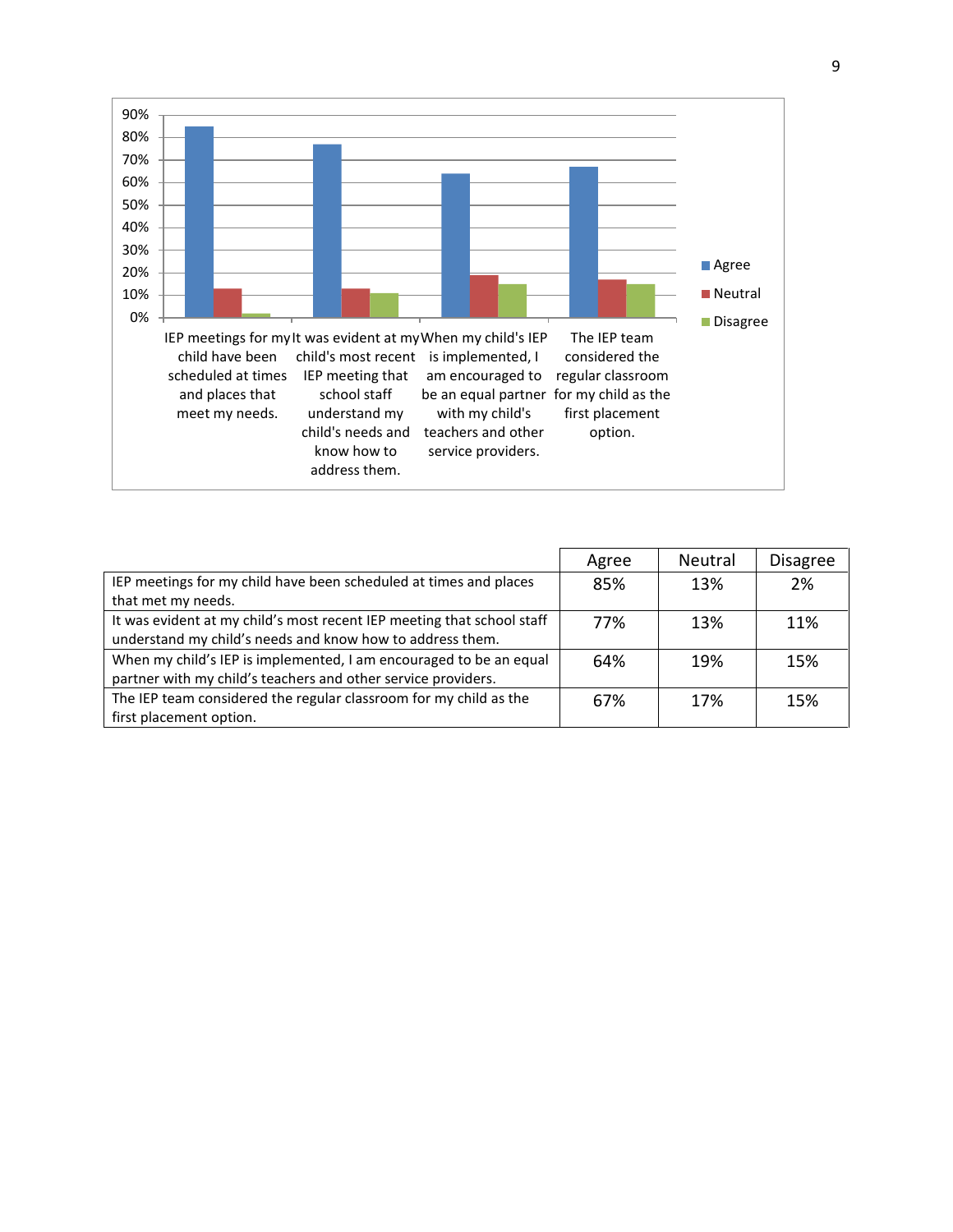Parents of secondary students who responded in a section of the survey available only to parents who indicated their child was at the High School or Post-secondary Transition level disagreed or were neutral, or only agreed by a narrow margin, to four statements regarding their satisfaction with secondary programming, including transition, for their children.



|                                                                    | Agree | <b>Neutral</b> | <b>Disagree</b> |
|--------------------------------------------------------------------|-------|----------------|-----------------|
| The IEP team discussed an appropriate course of study at the high  | 50%   | 6%             | 44%             |
| school for my child.                                               |       |                |                 |
| I am satisfied with the way secondary transition services were     | 44%   | 6%             | 50%             |
| implemented for my child.                                          |       |                |                 |
| During the development of my child's transition plan, I felt       | 56%   | 19%            | 25%             |
| encouraged to give input and express my concerns.                  |       |                |                 |
| The IEP team developed individualized and appropriate goals for my | 44%   | 12%            | 44%             |
| child.                                                             |       |                |                 |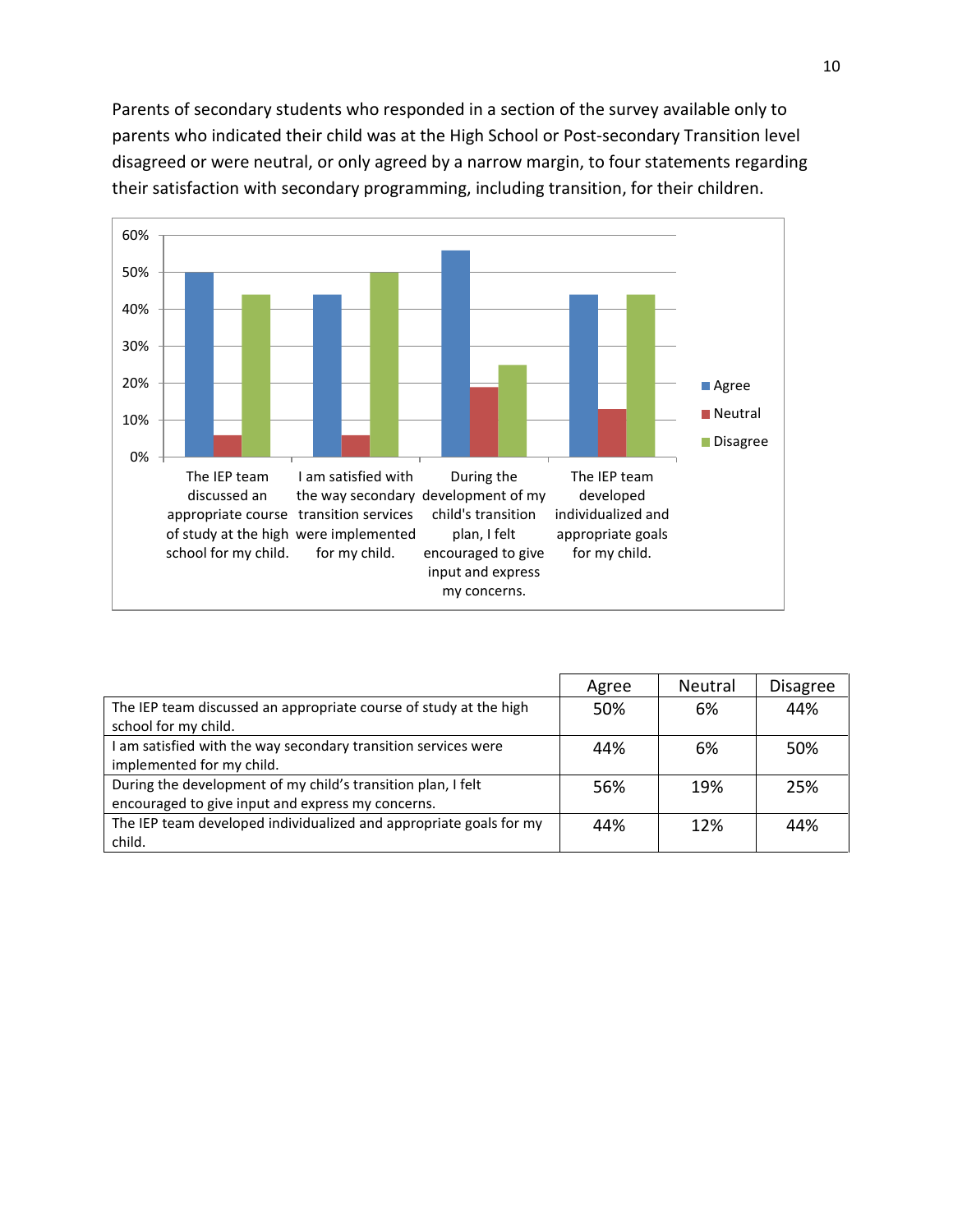More parents responding to the survey are satisfied than unsatisfied that their child has equal opportunity to participate in school district activities and to benefit from educational opportunities as students without disabilities, as evidenced by their agreement or disagreement with eight statements.



|                                                                                   | Agree | Neutral | <b>Disagree</b> |
|-----------------------------------------------------------------------------------|-------|---------|-----------------|
| My child has the opportunity to participate in school sponsored activities such   | 94%   | 3%      | 3%              |
| as field trips, assemblies and social events such as dances and sports events.    |       |         |                 |
| My child has the opportunity to participate in extracurricular school activities, | 80%   | 11%     | 9%              |
| such as sports or clubs, with children without disabilities.                      |       |         |                 |
| When compared to classmates without disabilities, my child is a welcome           | 92%   | .5%     | 3%              |
| member of the school community.                                                   |       |         |                 |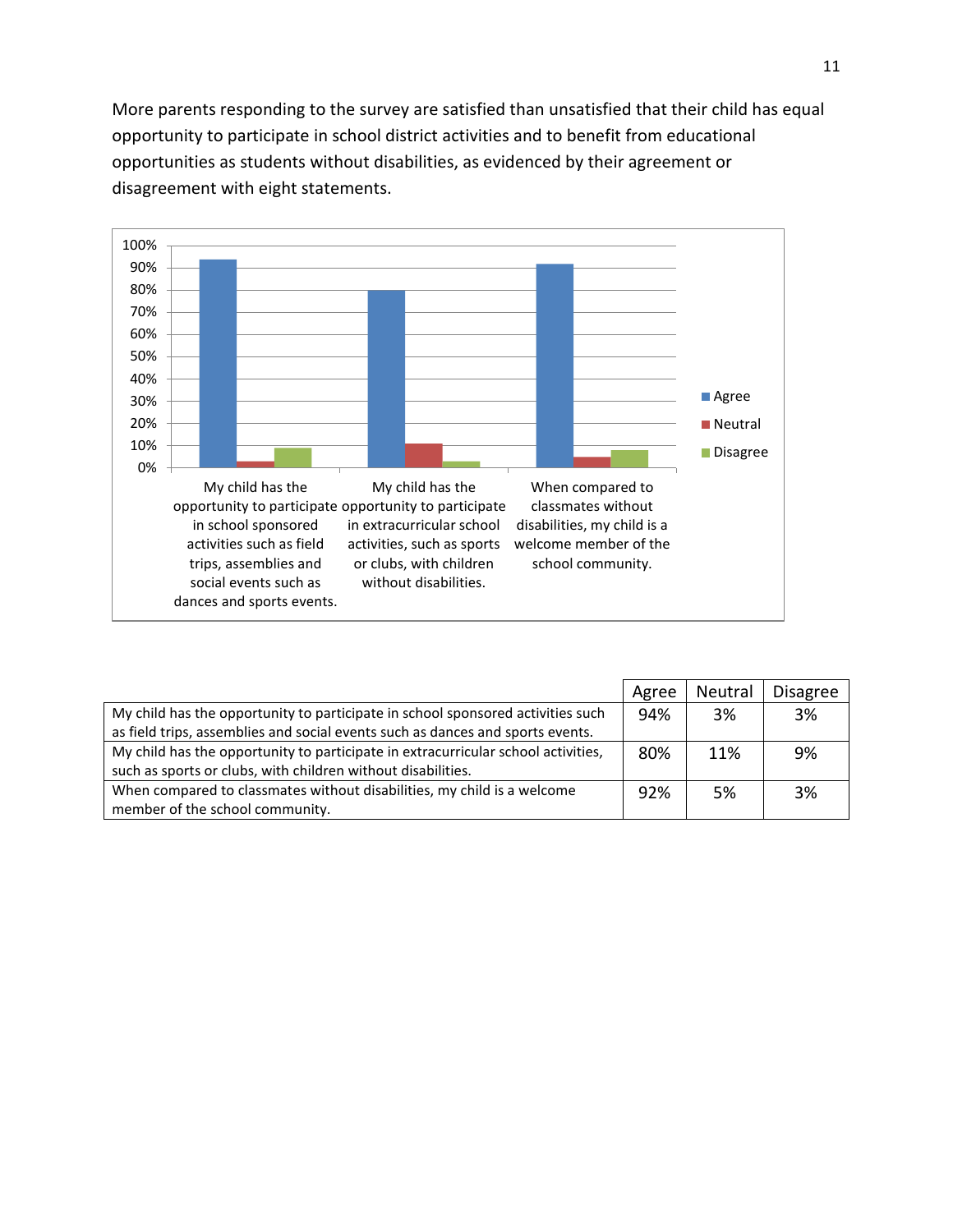

|                                                                           | Agree | Neutral | <b>Disagree</b> |
|---------------------------------------------------------------------------|-------|---------|-----------------|
| When compared to classmates without disabilities, school personnel        | 73%   | 19%     | 8%              |
| have high expectations for my child's achievement.                        |       |         |                 |
| My child is learning skills that will enable him/her to be as             | 75%   | 16%     | 9%              |
| independent as possible.                                                  |       |         |                 |
| My child is learning skills that will lead to a high school diploma and a | 70%   | 13%     | 17%             |
| post-secondary education or a job.                                        |       |         |                 |
| My child participates in the general education classroom as much as       | 81%   | 6%      | 13%             |
| is appropriate given his/her special needs.                               |       |         |                 |